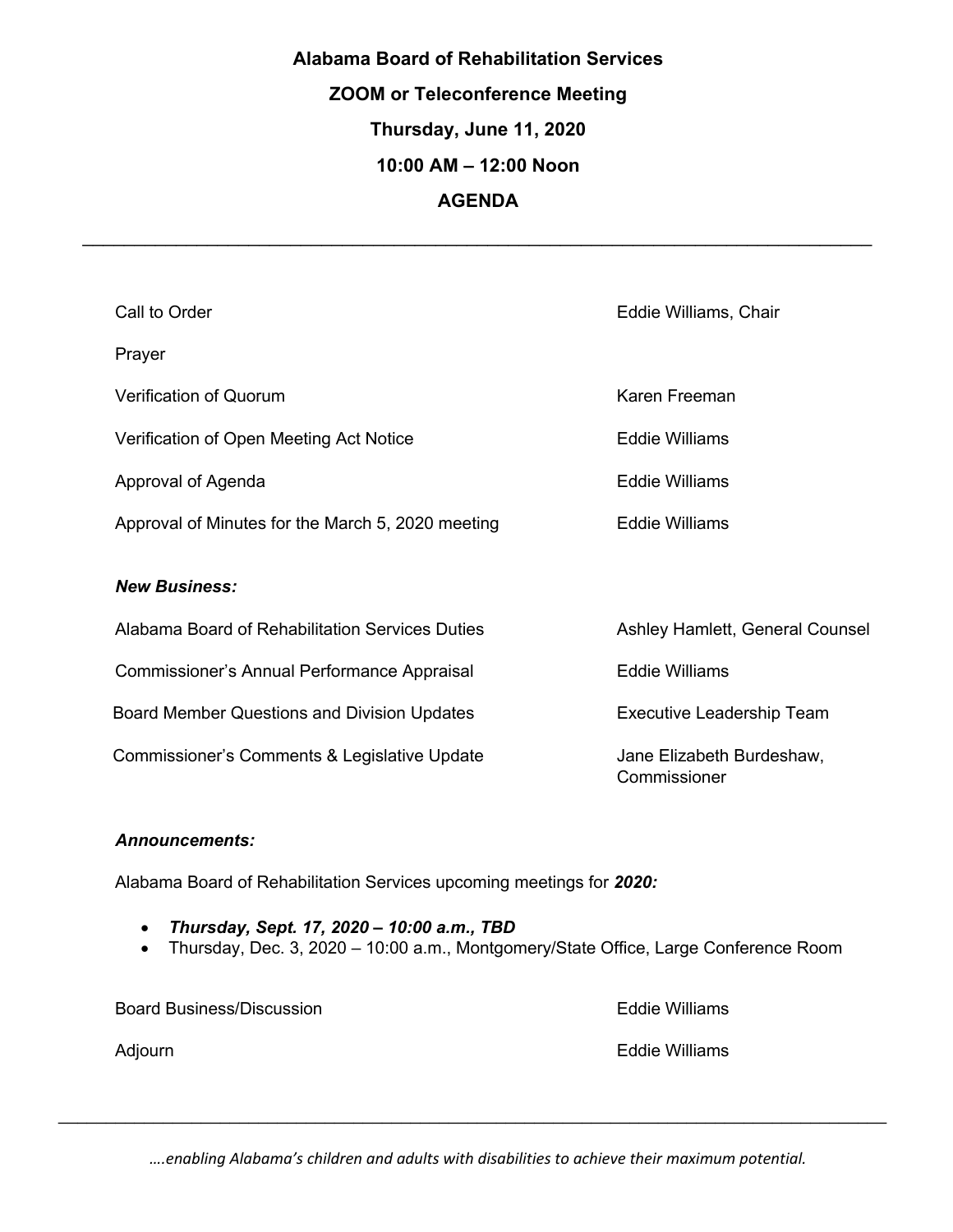# *Alabama Board of Rehabilitation Services Minutes Via ZOOM Thursday, June 11, 2020*

#### **Call to Order:**

Mr. Eddie Williams, board chair, called the regularly scheduled open public meeting to order at 10:04 a.m.

#### **Prayer:**

Dr. Graham Sisson, Jr., executive director of the Alabama Governor's Office on Disability (GOOD), opened the board meeting with prayer.

#### **Verification of Quorum:**

Board members present: Mr. Eddie Williams, board chair; Mrs. Penny Foster, board vice-chair; Ms. Michelle Glaze, Mr. Mitch Strickland, Mr. Jimmie Varnado, and Mr. Charles Wilkinson. A quorum was declared.

#### **Verification of the Open Meeting Act Notice:**

For the health and safety of the public (including the effectiveness of COVID-19 mitigation strategies), and in accordance with Section III (Open Meetings Act) in the First Supplemental State of Emergency: Coronavirus (COVID-19) Proclamation signed by Gov. Kay Ivey, Governor of the State of Alabama, on March 18, 2020, the Alabama Board of Rehabilitation Services regularly scheduled board meeting was conducted virtually (live) via ZOOM or teleconference and was open to the public. Interpreting services was provided via ZOOM by Mr. Josh Brewer and Ms. Susan Gordon.

Mrs. Karen Freeman verified that the Alabama Board of Rehabilitation Services meeting for June 11, 2020, was initially posted on the Alabama secretary of state's website on Jan. 14, 2020 with the final revision for the public on May 13, 2020. The following link was provided for registration purposes with a deadline of June 2, 2020: https://rehab.alabama.gov/about/meet-our-board

At the conclusion of the board meeting, a summary of the meeting was posted on the Alabama Department of Rehabilitation Services' public website on June 11, 2020 at 4:52 p.m. The summary recounted the deliberations conducted during the meeting and the actions taken with specificity to allow the public to understand what happened.

#### **Approval of Agenda:**

Mr. Williams asked for a motion to approve the agenda. The motion to approve the agenda was made by Mr. Jimmie Varnado and seconded by Mr. Mitch Strickland. The agenda was approved unanimously.

#### **Approval of Minutes for March 5, 2020 Meeting:**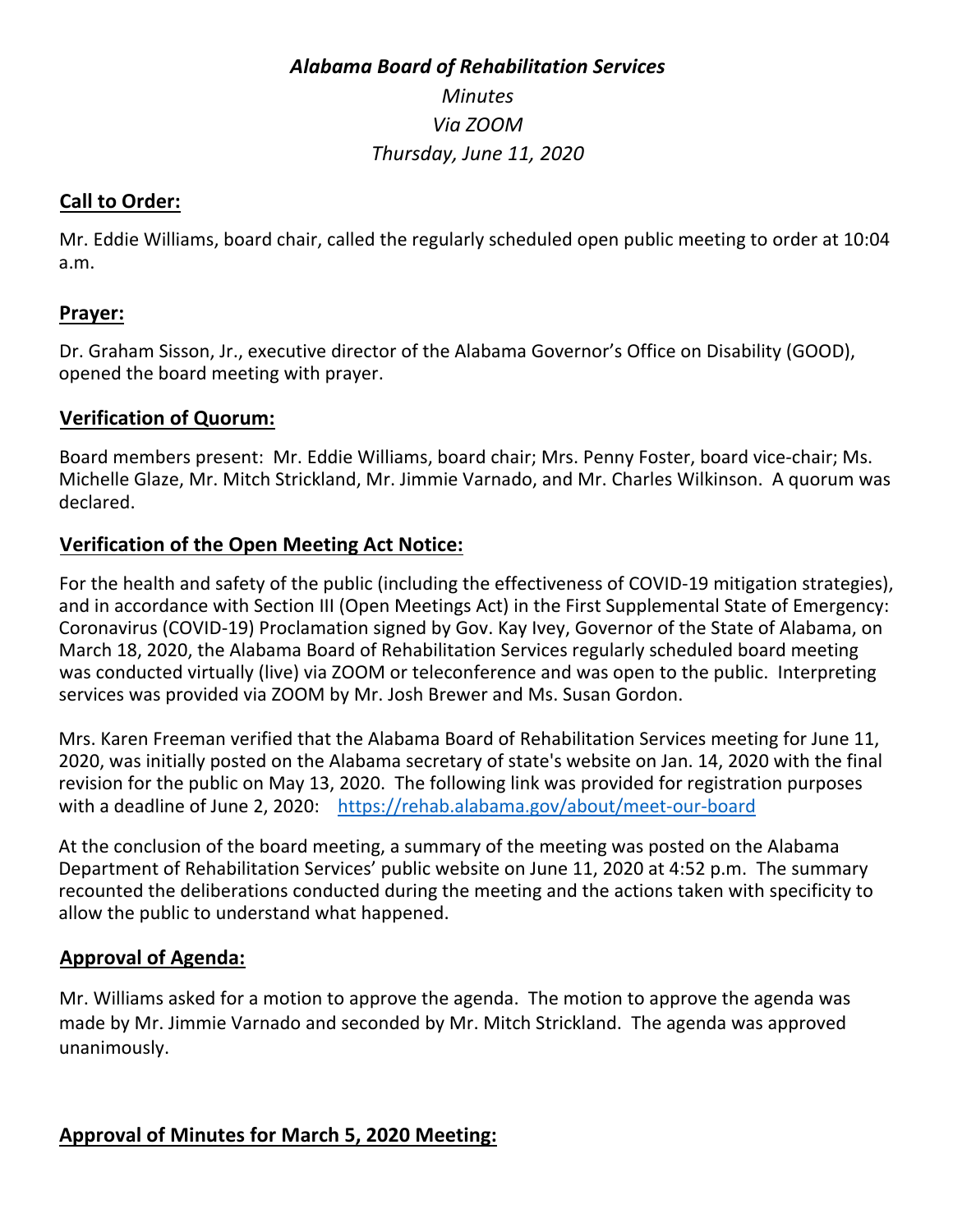The minutes from the March 5, 2020, meeting were mailed prior to the board meeting. Mr. Williams stated that if there were no corrections, the minutes would stand approved as presented. The minutes were approved by unanimous consent.

#### *Mrs. Leah Patterson Lust Jan. 14, 1971 – April 25, 2020*

The Alabama Board of Rehabilitation Services observed a moment of silence in memory of Mrs. Leah Patterson Lust, Congressional District 4, Cullman. Commissioner Burdeshaw noted that Leah passed away Saturday, April 25, 2020. Leah will always be remembered for her cheerful attitude and advocacy for people with disabilities. Leah was a former Cullman County Probate Judge and served on several nonprofit boards in Cullman County. She will be remembered by her friends and family and those who worked with her for her "perseverance" and "forward thinking."

# **New Business:**

# *Alabama Board of Rehabilitation Service Duties Presentation*

Mrs. Ashley Hamlett, General Counsel, provided an overview of the duties of the Alabama Board of Rehabilitation Services. The Alabama Department of Rehabilitation Services and the Alabama Board of Rehabilitation Services were created by state law to provide services to Alabama's children and adults with disabilities to enable them to achieve their maximum potential.

# *Commissioner's Annual Performance Appraisal*

Mr. Williams and the Alabama Board of Rehabilitation Services expressed their individual appreciation to Commissioner Burdeshaw as she continues to manage all levels of the department during the COVID-19 pandemic. Commissioner Burdeshaw and the Executive Leadership Team ensured that services continued to be provided to consumers across the state of Alabama.

Mr. Williams reported the Alabama Board of Rehabilitation Services reviewed and appraised Commissioner Burdeshaw's performance in the last year. Therefore, Mr. Williams moved to increase the Commissioner's annual salary by 2.5% adjusted to the dollar amount closest to a figure divisible by 24 to be effective July 1, 2020. Mr. Strickland seconded the motion and the motion carried unanimously.

Commissioner Burdeshaw expressed her appreciation to the board for their continued support.

# *Board Member Questions and Division Updates*

The Executive Leadership Team members were provided an opportunity to answer any questions and give updates to their written reports.

# *Commissioner's Comments & Legislative Update*

# *COVID-19 – Impact on Alabama Department of Rehabilitation Services (ADRS) Operations*

Commissioner Burdeshaw reported that ADRS, as has the entire world, been impacted by the pandemic. The primary goal of ADRS has been continuity of services for Alabama's adults and children with disabilities and to minimize the risk for ADRS staff and the families that are served. This